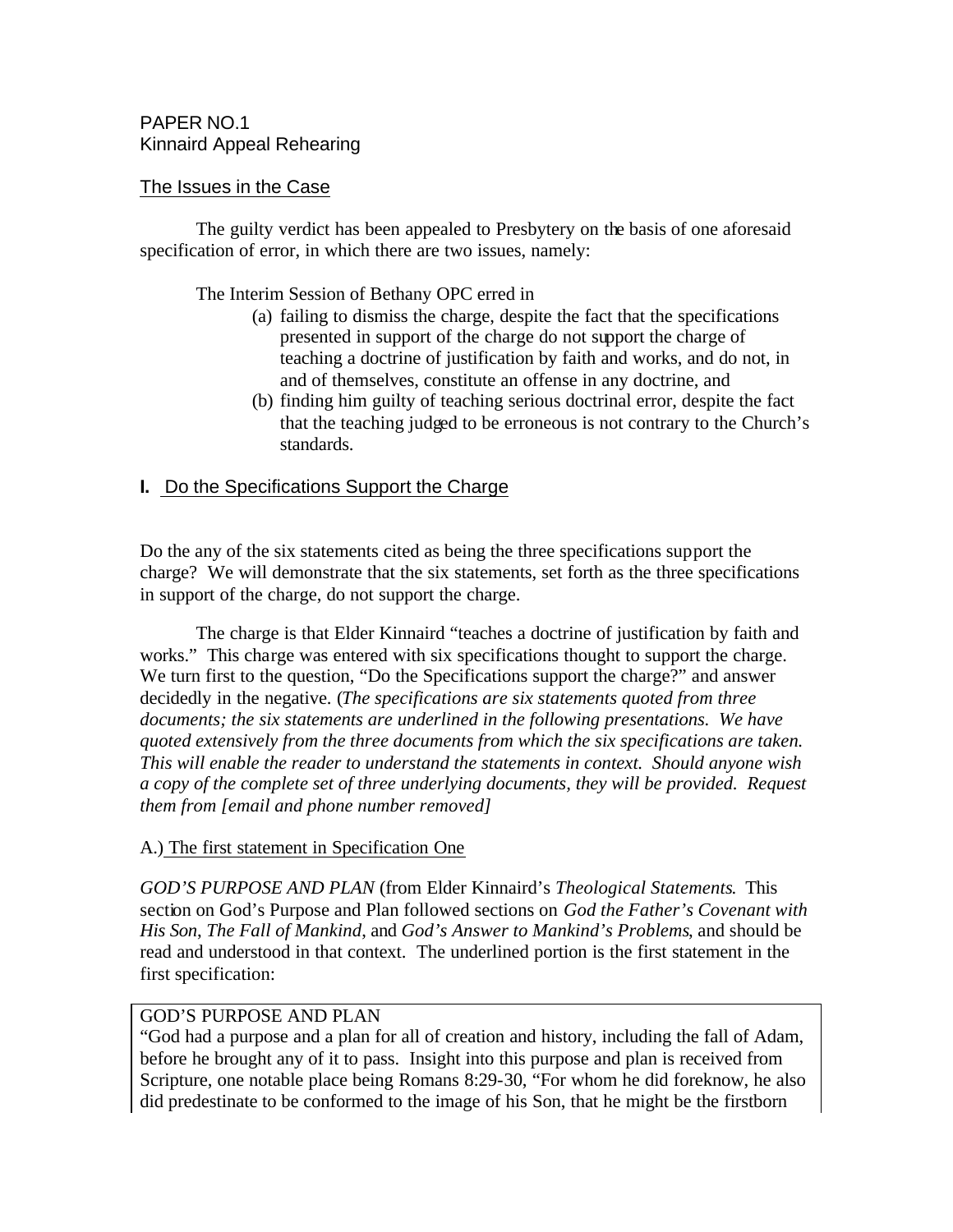among many brethren. Moreover whom he did predestinate, them he also called: and whom he called, them he also justified: and whom he justified, them he also glorified." It is to be noted from this text that God's stated purpose here is to establish His Son as "the firstborn among many brethren." To that end he had to create people who would "be conformed to the image of his Son." It is not possible that any could be a brother to Jesus Christ and enjoy with Christ, in the Kingdom of Heaven, the presence of God the Father except that one be fully conformed to the image of Christ in true and personal righteousness and holiness. Neither the imputation of the righteousness of Christ, which all Christians receive at justification, nor the infusion of the righteousness of Christ (a false and non-existent concept taught by the Roman Catholic Church)--can suffice for that purpose. Christ does not have an imputed righteousness; His righteousness is real and personal. If we are to be conformed to his image, we too must have a real and personal righteousness. Furthermore, it is to be noted that this passage does not say that we are predestinated to Heaven. It says we are predestinated to be conformed to the image of His Son. Heaven is consequent to that which follows upon the predestination. It is to be noticed in this passage that there is an unbreakable chain of events starting with God having a love beforehand for certain people ("whom He did foreknow"). Each and every one, with no exception, who was foreknown, was then predestined, called, justified, and glorified. Not one of those who were foreknown failed to be glorified. This glorification of which Paul speaks is the final step in the process of conforming them to the image of Christ. "Those glorified are conformed in righteousness and holiness (the word I use is conformed, not confirmed). They cannot die because they are brothers to Christ, inheriting the Kingdom with Christ. They are crowned with Glory (I Peter 5:4), Righteousness (II Timothy 4:8), and Immortality (James 1:12). This Glory, this Righteousness, this Immortality, will not fade away (I Peter 5:4), and they are incorruptible (I Corinthians 9:25). They will last forever. Those who share in the glory will be righteous and immortal; these three are inseparable because he who has one will have the others; it is not possible to have one without the others."

In this statement Elder Kinnaird is speaking of God's plan as set forth in Romans 8:28-30 and he points out that God's plan is that we might be fully conformed to the image of his son. To accomplish this goal, God foreknows, predestinates to conformance to the image of Christ, calls, justifies, and glorifies each of his own. In the underlined portion, He is not addressing the question of how one becomes justified. He is addressing the need to be conformed to the image of Christ, what it means to be conformed to the image of Christ, and to a limited extent, the question of how one becomes conformed. As is more fully developed elsewhere in the Theological Statements, this conformance in a real and personal righteousness, comes through regeneration, sanctification, and glorification.

There are two misconceptions concerning what is being said here. First, it is not being said that the righteousness of Christ can not suffice for the purpose; rather it is said that the *imputation* of that righteousness can not suffice for the purpose. Secondly, some are making a double mistake of reading the sentence as saying that the righteousness of Christ is insufficient for the purpose. However, not only does the word *[not] suffice* not refer to the righteousness of Christ, it does not speak to the question of quality. As used in Elder Kinnaird's statement the word *suffice* refers to *function*. Among the many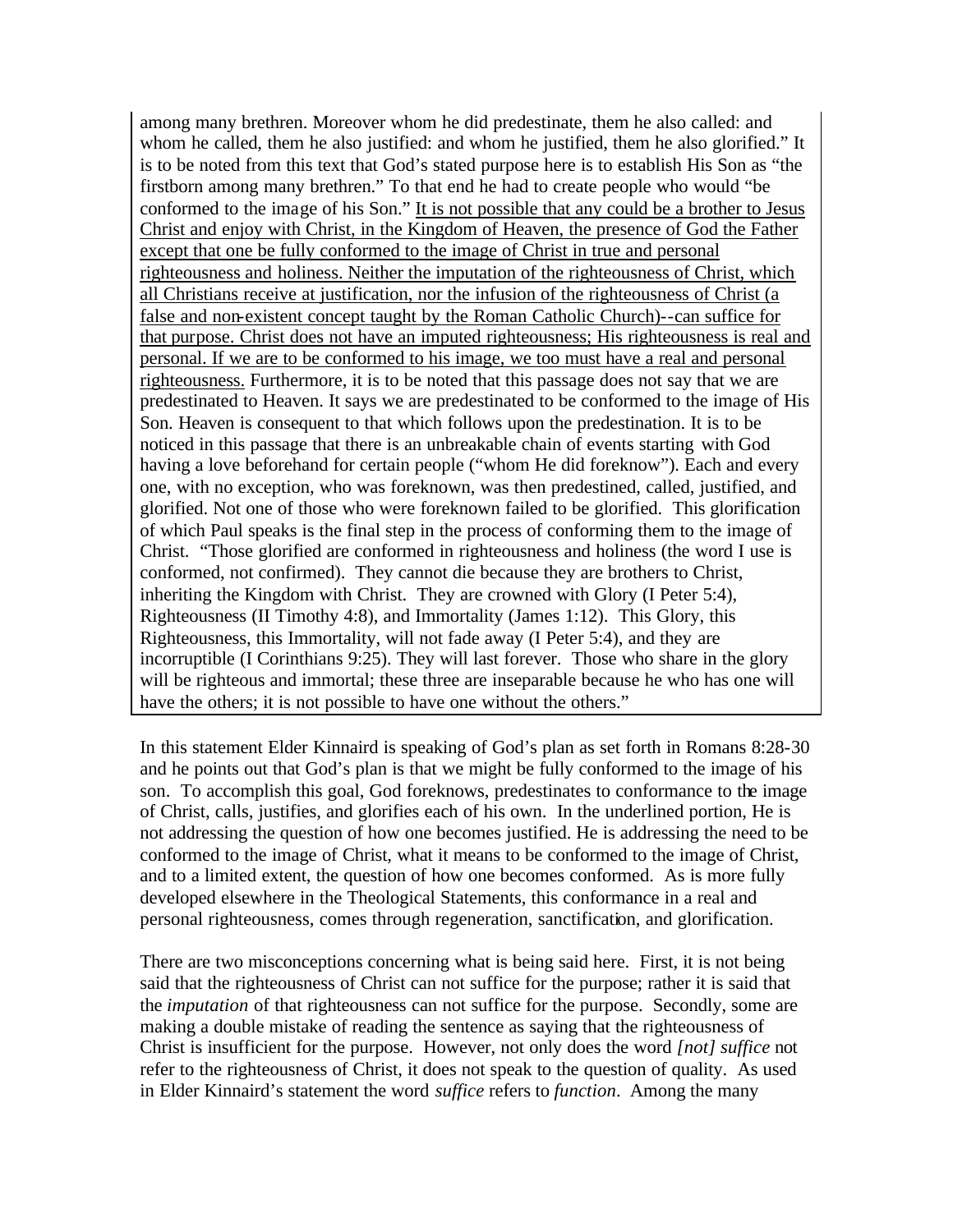definitions of the word *suffice* found in Webster's New Universal Unabridged Dictionary are these: *to answer the purpose or requirements of* and *to meet the needs of*. What is needed by the sinner in order that he might be conformed to the image of Christ is a restoration of his nature so that he is no longer by nature a sinner. The purpose of regeneration-sanctification-glorification is to change that nature and conform the former sinner into person suitable to be a brother of Christ having a real and personal righteousness (as opposed to an alien imputed righteousness). Regenerationsanctification-glorification answers that purpose and meets that need; imputation does not. It requires an infusion of grace; not an imputation. However, the righteous active and passive obedience of Christ remains the sole meritorious ground of the sinner's regeneration-sanctification-glorification.

It was not Elder Kinnaird's purpose in the section on God's Purpose and Plan to discuss how one becomes justified. That comes in a section in his Theological Statements that is set aside for that purpose. In the matter at hand, he makes the same distinctions as does LC Q&A 77:

*Q. 77. Wherein do justification and sanctification differ?*

*A. Although sanctification be inseparably joined with justification, yet they differ, in that God in justification imputeth the righteousness of Christ; in sanctification his Spirit infuseth grace, and enableth to the exercise thereof; in the former, sin is pardoned; in the other, it is subdued: the one doth equally free all believers from the revenging wrath of God, and that perfectly in this life, that they never fall into condemnation; the other is neither equal in all, nor in this life perfect in any, but growing up to perfection.* I Cor. 6:11; Rom.4:6-8; Ezek. 36:27; Heb. 9:13-14; Rom. 3:24-25; Rom. 6:6,14

In his Theological Statements there is a section titled Justification in which Elder Kinnaird sets forth his teaching on that subject. He wrote:

*"All those whom God calls he freely justifies, not by infusing righteousness into them but by imputing the righteousness of Christ to their account by virtue of the merit of the life and death of Christ. Neither faith, nor the act of believing, nor any other evangelical obedience, is credited to them, only the righteous active and passive obedience of Christ. The Christian receives and rests upon Him and His righteousness alone, by faith alone, which is a gift alone of God and nothing of man. Faith is the alone instrument of justification. Yet, faith is never alone in the person justified but is always and ever accompanied with all other saving graces, and is no dead faith, but always works by love."*

The first statement of Specification One does not support the charge.

B. The second statement of Specification One through the second statement of Specification Three (*with each statement quoted in context and underlined*)

1. The following is taken from the Theological Statements (the section on the Final Judgement) and contains the second statement in the first specification.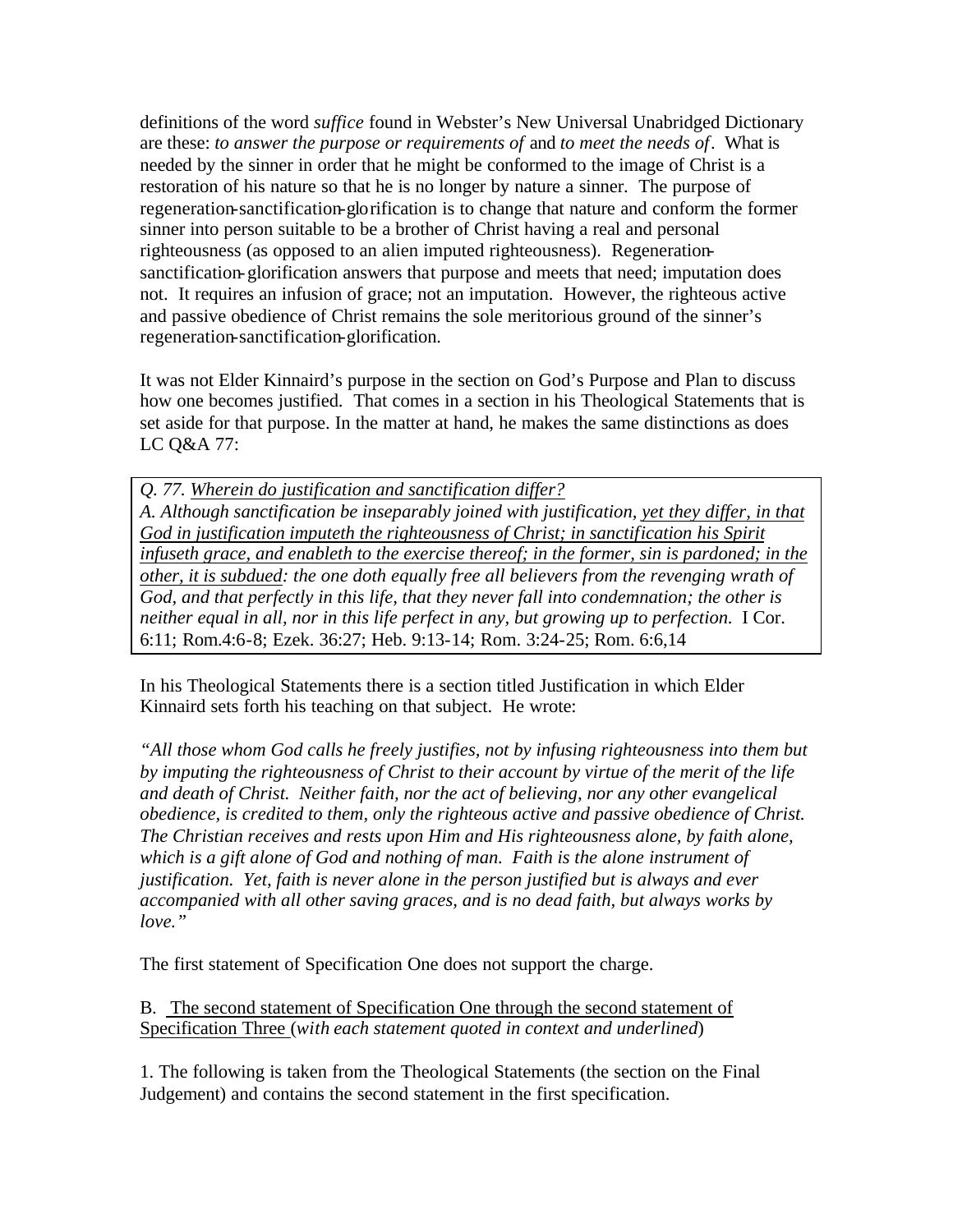# THE FINAL JUDGEMENT

"God has appointed a day when he will judge the world in righteousness. All persons who have lived upon the earth shall appear before the tribunal of Christ to give account of their thoughts, words, and deeds; and to receive according to what they have done in the body, whether good or bad. On That Great Day, the Day of Judgement, God's righteous judgement will be revealed. God will then give to each person according to what he has done. To those who by persistence in doing good (we Presbyterians call this perseverance) seek glory, honor, and immortality, he will give eternal life. For those who are self-seeking and who reject the truth and follow evil, there will be eternal wrath and anger and destruction from before the face of the Lord. It is those who obey the law who will be declared righteous on that Day of Judgement. WCF XXXIII.I and II Romans  $2:1 - 16$ 

"Those who teach that the purpose of the Day of Judgement is not to reveal God's righteousness in His judgements (judgements that will be unto eternal life or death in accord with what men have done on this earth), but rather only to determine types and degrees of rewards to be given to Christians, are in error.

"When Scripture says that the judgement will be "in accord with" what they have done, it is saying that the judgement will be consistent with what they have done. The Scriptures ascribe no merit to the works of a Christian, nor do I. The Scriptures do not lie when they declare that God's righteous judgements will be revealed."

2. The following is taken from the sermon, "*Though the Waters Roar and the Mountains Quake,*" and contains the two statements in the second specification.

"Who is inside the city? Verse 14 of Revelation 22 puts it very succinctly, 'Blessed are those who wash their robes, that they may have the right to the tree of life and may go through the gates into the city.' The question may be, what does 'those who wash their robes' mean? In chapter 7, verse 14 there is a similar phrase, 'they have washed their robes and made them white in the blood of the Lamb.' However there is a difference. In chapter 7 the word is in the aorist tense while in chapter 22 it is in the present tense, suggesting a continual ongoing action. And from Revelation 19:7-8 we learn that the robes, which are variously described as 'white' or as 'fine linen' are the righteous deeds of the saints. 'Let us rejoice and be glad and give him glory! For the wedding of the Lamb has come, and his bride has made herself ready. Fine linen, bright and clean, was given her to wear.' (Fine linen stands for the righteous acts of the saints.)', is the way the NIV puts it. The King James puts it somewhat differently, 'Let us be glad and rejoice, and give honour to him: for the marriage of the Lamb is come, and his wife hath made herself ready. And to her was granted that she should be arrayed in fine linen, clean and white: for the fine linen is the righteousness of saints.' And at our passage in chapter 22, verse 14, the King James Version catches the true idea with, 'Blessed *are* they that do his commandments, that they may have right to the tree of life, and may enter in through the gates into the city.' Thus we rightly conclude that those inside the city are those who have kept the law of God and those only. So we have a pretty simple answer to our last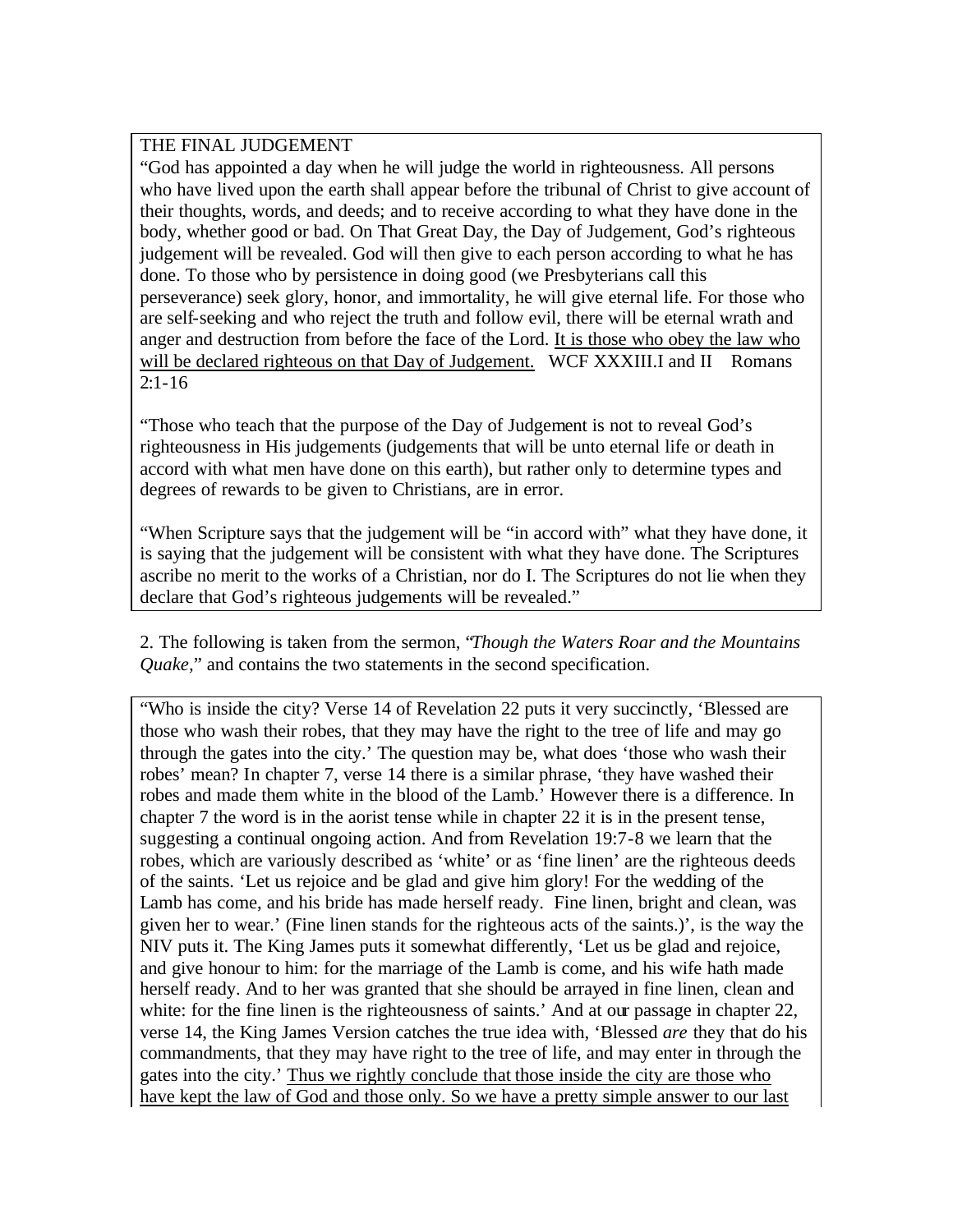two questions. Inside the city are those who do righteousness and outside are those who do evil.

 "But perhaps, in your mind, there is still a little question here; namely, when? Is the Scripture talking about what they do in the future after the city of God arrives; after Christ returns? Or, are we talking about what they do in this life? Is being in the city coincident with or consequential to the doing of righteousness? Our passage in Revelation 22 answers this question quite clearly for us. Look at verses 10 and 11. When that day is at hand; when Christ returns; it will no longer be called 'today'. At that point in time a great determination will be made; a judgement that will forever determine your destiny. 'And he saith unto me, 'Seal not the sayings of the prophecy of this book: for the time is at hand. He that is unjust, let him be unjust still: and he which is filthy, let him be filthy still: and he that is righteous, let him be righteous still: and he that is holy, let him be holy still.' Those who were acting sinfully prior to the return of Christ will remain sinful; those who were acting righteously and with holiness before the return of Christ will continue to do so. Romans 2:6-13 puts it this way, 'God will give to each person according to what he has done. To those who by persistence in doing good seek glory, honor and immortality, he will give eternal life. But for those who are self-seeking and who reject the truth and follow evil, there will be wrath and anger.' Now we know; the decision, the judgement, as to who enters the city and who stays outside (for eternity), will be made, on that Great Day of Judgement, in accordance with what you have done in this life. In fact our Scripture lesson says the same thing at verse 12, "Behold, I am coming soon! My reward is with me, and I will give to everyone according to what he has done." (*Note: In the delivery of the sermon, Elder Kinnaird had meant to read all of the cited passage, but failed to read verses 9-13*)

3. The following is taken from the e-mail postings to presbyterian-opc (the fifth posting in a series of five, dated 01/06/03) and contains the two statements in the third specification.

 "Now as to Works and Judgement. The good works of a Christian are in fact good. That is not to say that they are not tainted with sin. It is to say they are the work of God's Holy Spirit in us and they are thereby good. They merit nothing. They are but our duty. We who rest in faith in Christ are the beneficiaries of His grace whereby He again supplies that which he requires for our salvation. We are God's workmanship, created to do the good works which He has before ordained that we should do. By these good works we glorify God, something the Old Testament Jews did not do. They claimed before the world to be God's people, but they disobeyed God just like those around them who had no part in the covenant. They brought dishonor to God's name. But God said, no more. I will cause my people to glorify my name by giving them the Holy Spirit in their hearts causing them to walk in righteousness obeying the law of God which I will write in their hearts. Read about it in Jeremiah 31 and Ezekiel 36. That's the new covenant of which Jesus Christ is the mediator in this day and age – as opposed to those who teach that these promises are for , or mostly for, a future messianic golden age. They are for us, now and here. Read of it in Hebrews 8 through 10, noting especially 8:6 through 8:13. God has provided not only justification from the guilt of sin, he has also, for all those begotten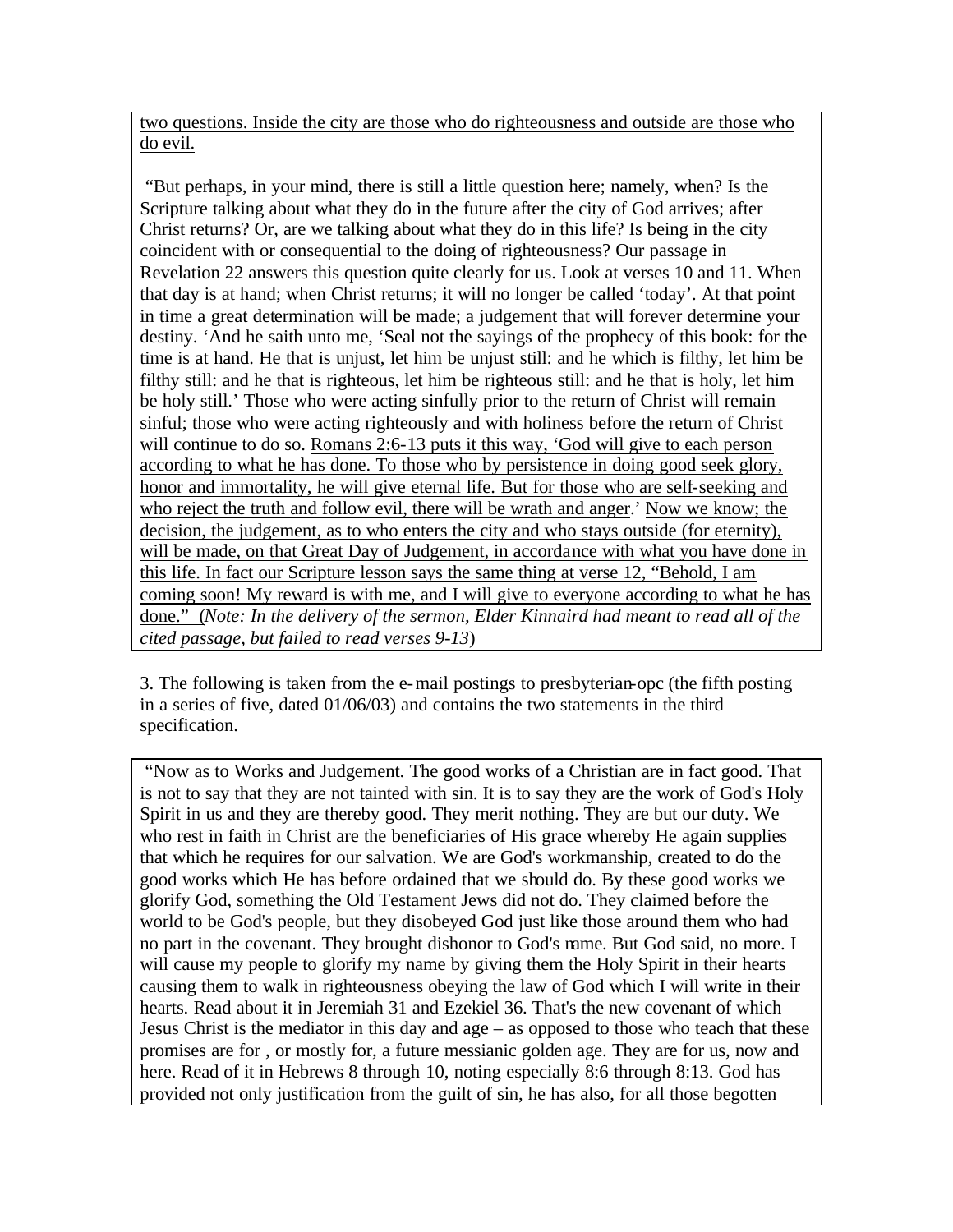from above by the seed of God, provided that holiness without which no one will see the Lord. Hebrews 12:14. These good works are a required condition if we would stand in the Day of Judgement and they are supplied by God to all His people. Every description of the Judgement events speak of these good works. Without them, no one will see God. Our God is not unjust. His judgements are always righteous and in accordance with the facts of the case. On the past two Lord's Days I shared over 25 texts and passages of Scripture with my Sunday School class on just these two concepts. They were about evenly divided between the concept that our God's judgements are always righteous and in accord with the facts of the case and the concept that the final judgement will be in accord with what we have done in this life."

 "Just to look at one Scriptural description of the Judgement Day events, turn to Romans 2:1-16. Paul begins the book of Romans speaking to a general audience of believers. Note 1:7. Then he changes his subject matter and begins to address a more specific audience, you, meaning the Jews, in 2:1. Note also 2:17. Verses 2:1 through 2:16 are bracketed by the salutation to the Jews in 2:1 and the declaration in 2:16 that everything in verses 1-16 is according to the Gospel that Paul preaches. In other words, the Day of Judgement and the events of That Day are good news; good news to those who are on That Day found to be in Christ Jesus. Not so good news for others. The Gospel declares that there will be a Day of Judgement and That Day, and it's events, will be as described in verses 1-16. The basic premise is that God is fair and judges impartially. vs. 5, 6, and 11. To those who by persistence in doing good seek glory, honor, and immortality, he will give eternal life. v.7. That's our good old point five - perseverance of the saints. But to those who are selfseeking He will give wrath and anger - that, my brother, is hell. v.8. This judgement to heaven or hell will be in accordance with what you have done in this life. v.6. Check out the WCF XXXIII.1 also where it declares that the judgement will be according to what they have done in the body. And that the judgement is unto life or death, heaven or hell, we see from WCF XXXIII.2 That's the Word of God; don't fight it. It's good news. There will be glory, honor, and peace on the Day of Judgement for everyone who does good. v.10. Who are these people who thus benefit; who stand on the Day of Judgement? They are those who obey the law who will be declared righteous. V.13. When God declares them righteous that is a forensic declaration of righteousness. In fact it is hard to find a significant translation of Scripture, other than the NIV, that doesn't here translate, shall be justified. This is a judicial scene, the Day of Judgement. It is an act of God sitting as Judge. It is justification - a forensic act of God whereby he declares a person righteous. God is able to make this declaration on That Day because it is a truth. Something has happened to change those who were once sinful. What is it? Our confession, which so many of my readers profess, says that we who are in Christ Jesus, are sanctified really and personally by the Spirit and Word of Christ to the practice, in this life, of true holiness without which no man shall see the Lord. WCF XIII.1. This paragraph of our confession, which we confess to be according to the system of doctrine taught in the Scripture, says this happens to all who are effectually called and regenerated by a process described here as having a new heart and a new spirit created in them. Those are the words and the promise of Jeremiah 31 and Ezekiel 36."

These 5 statements, from which 5 quotations (the underlined words) used in the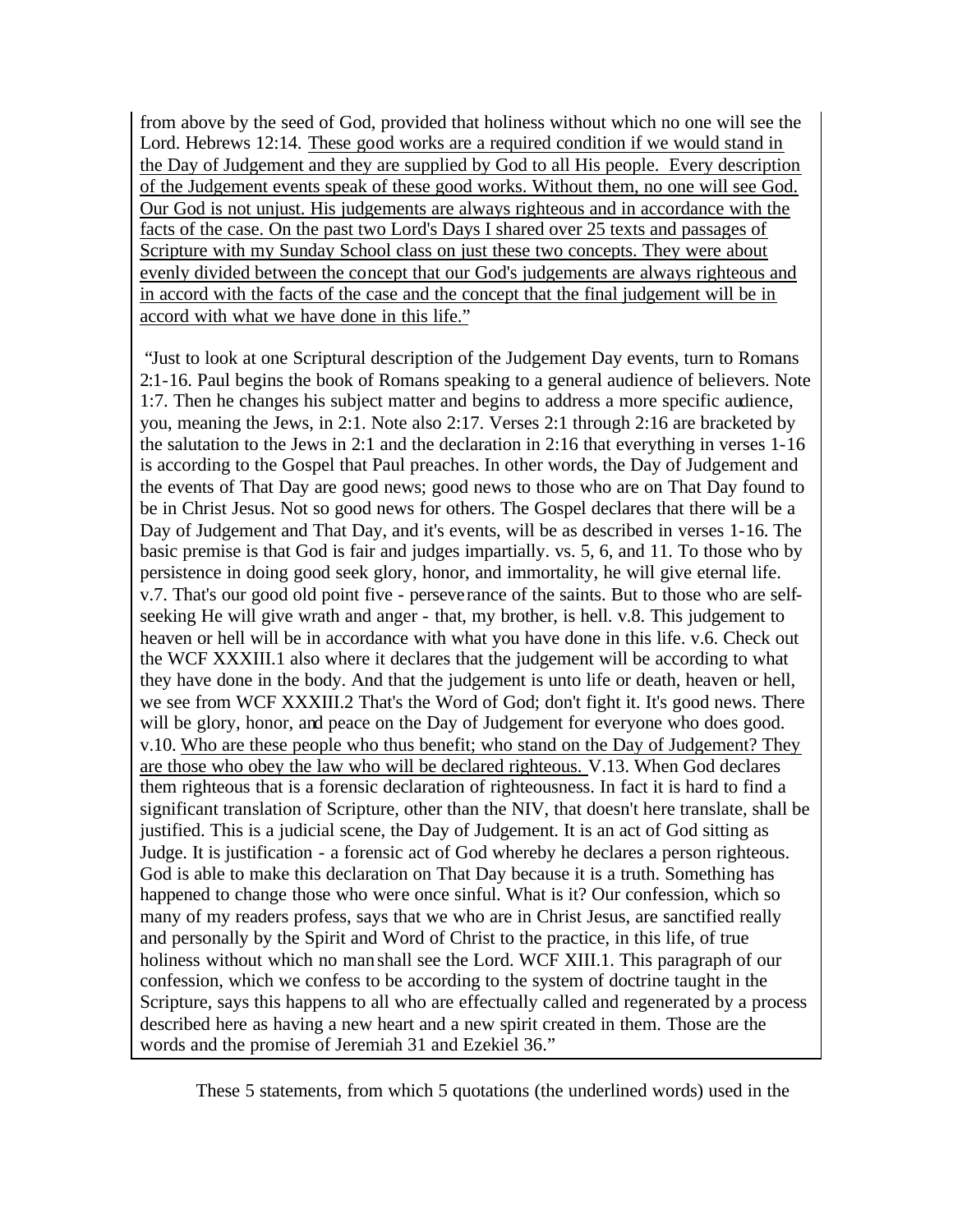Specifications were taken, all speak of the same thing: *the Day of Judgement*. They in no way speak of how one becomes constituted as justified. It is true, as our Confession and catechism teach, that God will on That Day declare his people righteous, or acquitted, or justified. But they will, every last one of them, have been constituted as forever justified on the day of their regeneration, calling, repentance, and faith--Day One of their Christian pilgrimage. Of all those who, on Day One, are justified, not a single person will fail to stand on that Great Final Day. The words in the cited specifications do not teach a doctrine of justification by faith and works. They are not even speaking of that subject.

The three specifications offered in support of the charge are true statements of the teaching of Scripture pertaining to God's Plan for the Ages (that Christ might be the first born of many brothers, all of whom will be fully conformed to his image in righteousness and holiness) and of the Last Judgement (where God is shown to be both just and the justifier of the unjust). The events of the Last Judgement verify the success of the plan, and the righteousness and justice, of God.

The charge, on the other hand, has nothing to do either with declaring what is God's Plan for the Ages, nor with events on the Day of Judgement. The charge has to do with how one becomes justified before God. Christians are justified by grace through faith in the atoning work of Jesus Christ on that very first day of their new life. At that time the merits of the life and death of Jesus Christ are imputed to them. Then their journey through life begins. In that journey they are sanctified by the work of the Holy Spirit (Christ in them, the hope of Glory) and at death they are glorified (crowned with the crown of life, the crown of righteousness, and the crown of glory--incorruptible and immortal). That journey culminates in and on the Day of Judgement. None of those good works, that are the product of the journey of sanctification, are the cause of the justification that came far back at the beginning of the journey--nor could they be. That which comes after can not be said to be the cause of that which comes first. Such would be nonsense. Nor did God justify them because of something foreseen in them.

To allege, as the accusers do, that, because Elder Kinnaird believes in and teaches the Biblical and Confessional doctrines of the plan of God, of regeneration and sanctification and glorification bringing us into conformance to the image of Christ, and of the Last Judgement, he therefore believes and teaches a doctrine of justification by faith and works is utter nonsense. What he teaches on these subjects is what every faithful teacher from Peter and Paul to Calvin and the Reformers and on to today have taught.

The charge says he teaches a doctrine of justification by faith and works. The operative word in the charge is the word "by". It reaches to the concepts of "how, by means, because, on the grounds of…" His teaching on how one becomes justified is found in his theological paper under the section titled "Justification" and is quoted earlier in this paper

These five statements used in the specifications do not support the charge.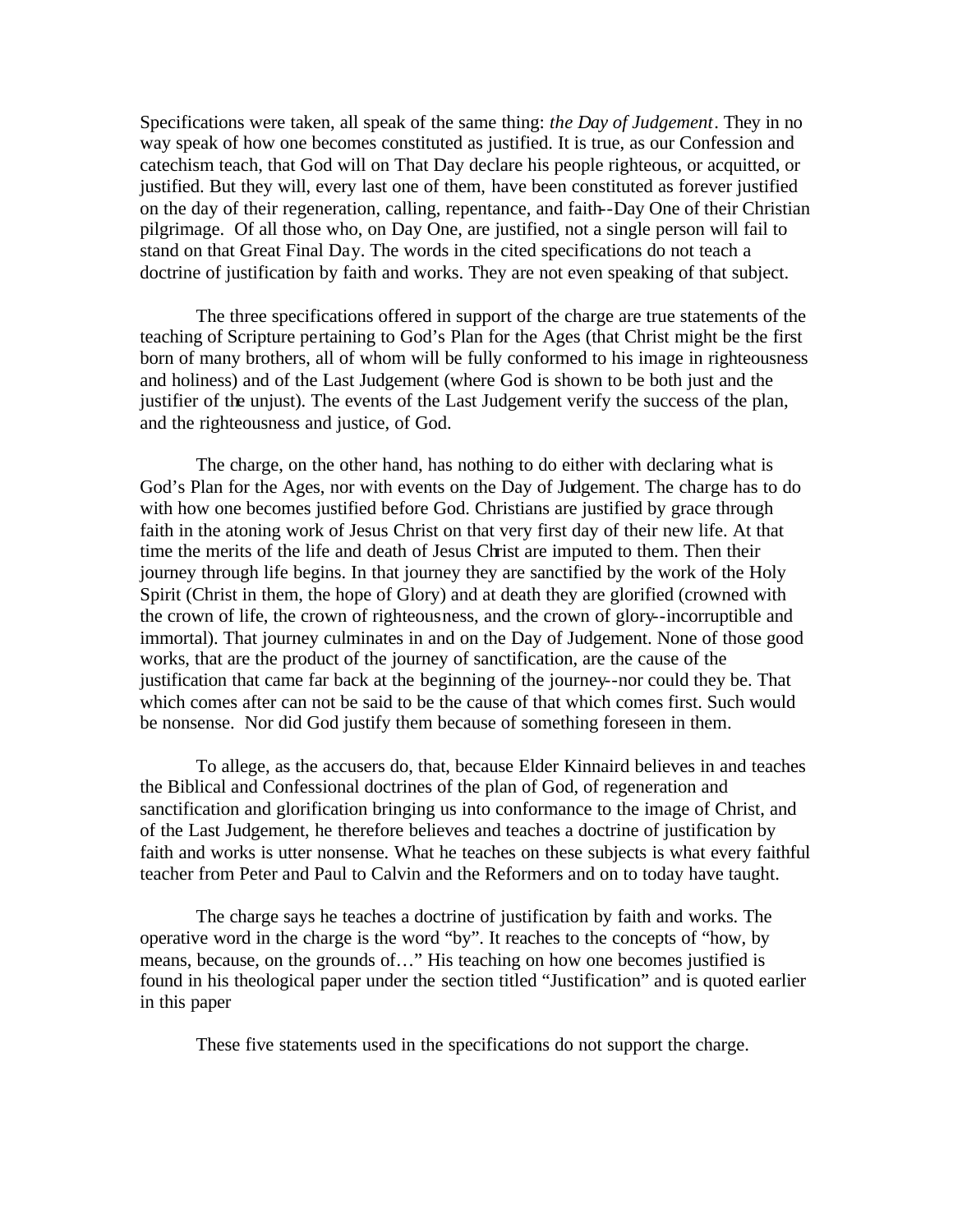# II. IS THERE DOCTRINAL ERROR IN ELDER KINNAIRD'S TEACHING?

Since the case involves solely a charge of heresy, promoting the cause of justice would best be served if the appellate judicatory, were to focus its attention upon a concern that was in dispute throughout the trial, namely: is the appellant guilty of "teaching a doctrine of justification by faith and works, contrary to the Word of God and the Westminster Standards"? Both the appellant and the prosecution have declared that justification, grounded in the perfect righteous active and passive obedience of Christ, and received by faith alone and not by works, results in people being both constituted and declared righteous in God's sight. The real questions are: 1) Does regeneration + sanctification + glorification produce, as well, people that are personally righteous (possessors of personal holiness), and thus, their sins having been atoned for, people who are fit to enter heaven? And, 2) Does such teaching constitute teaching a doctrine of justification by faith and works?

Elder Kinnaird answers that first question with an unqualified "yes." However, he does not teach a doctrine of justification by faith and works. Teaching that the work of the Holy Spirit whereby Christians are regenerated, sanctified, and glorified produces a real and personal righteousness in them (as our Confession teaches) and that this sanctification results in good (though not perfect) works in this life (as our Confession teaches) and that there will be a final judgement of all mankind, including all Christians, (as our Confession and Catechisms teach) and that this find judgement will be "in accord" with what they have done in this life (as our Confession and Catechisms teach) does not equate to teaching "a doctrine of justification by faith and works."

# A. What does Mr. Kinnaird teach about justification?

## **Elder Kinnaird does not teach a doctrine of justification by faith and works**

He has clearly set forth his teaching on how one becomes justified before God in two principal places available to the Session and the Presbytery.

1. The *"Proposal for the Session"*, submitted as evidence with the charge, includes the appellant's "Theological Statements," in which his views on justification are set forth and from which also Specification 1 was drawn. In this document one may discover his teaching on the subject of justification. He wrote:

## *Of Justification*

*"All those whom God calls he freely justifies, not by infusing righteousness into them but by imputing the righteousness of Christ to their account by virtue of the merit of the life and death of Christ. Neither faith, nor the act of believing, nor any other evangelical obedience, is credited to them, only the righteous active and passive obedience of Christ. The Christian receives and rests upon Him and His righteousness alone, by faith alone, which is a gift alone of God and nothing of*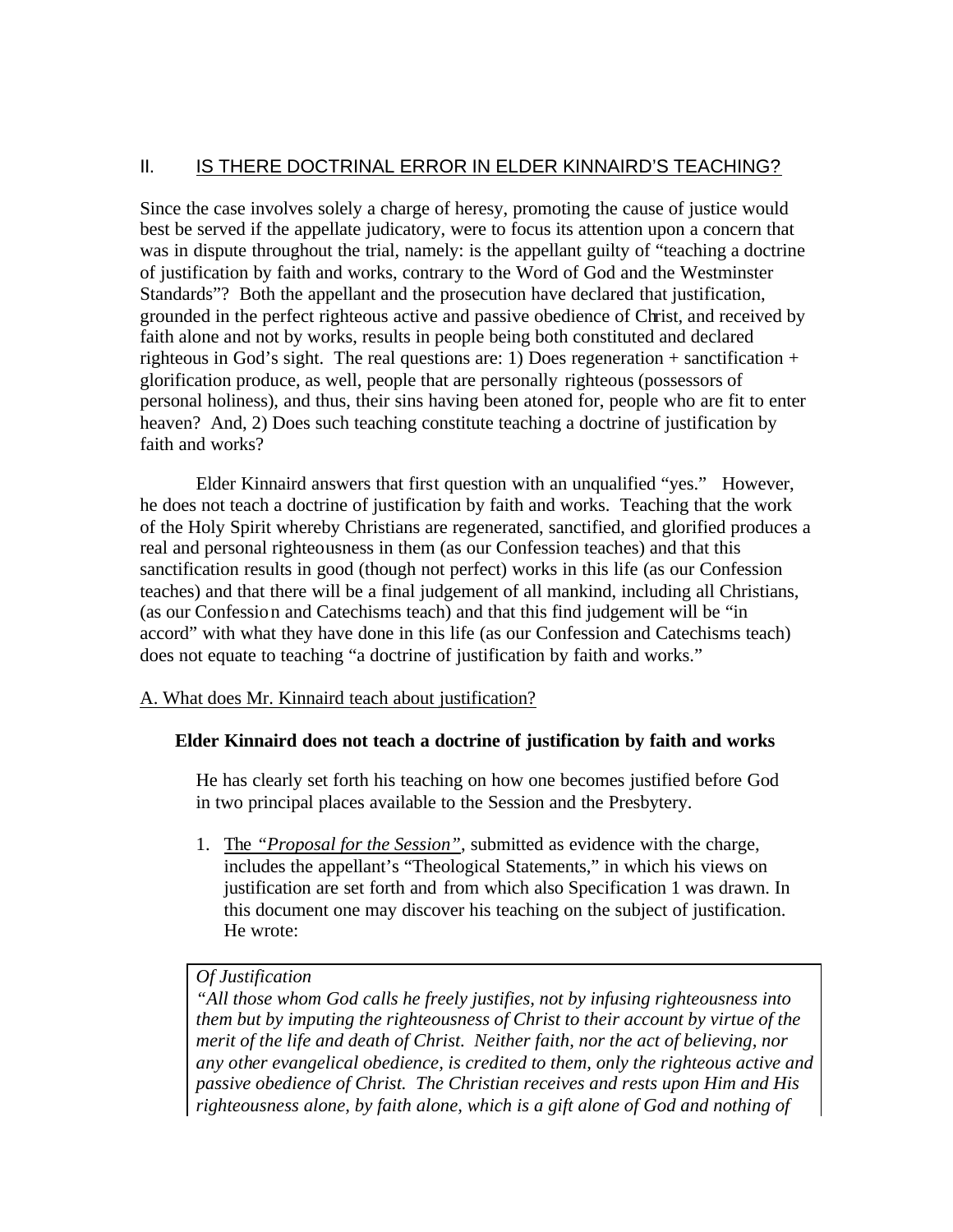*man. Faith is the alone instrument of justification. Yet, faith is never alone in the person justified but is always and ever accompanied with all other saving graces, and is no dead faith, but always works by love. WCF XI.I and II James 2:8-26 Galatians 5:5-6"*

2. An e-mail dated 01/06/02, which was submitted as evidence with the charge, being one of a series of five e-mails together forming one message, contained two statements used for specification two. In these e-mails (available from the author), the appellant writes:

*"Now the justification spoken of in chapter XI [of the WCF] is a once in time event. Logically there are about four things that happen one after the other. Temporally, they pretty much happen at one time. These are calling, repentance, faith, and justification. In this justification, we who had been under condemnation, due to the three problems mentioned [Adam's guilt and our consequent loss of communion with God, original corruption, and actual transgressions*—*WCF VI], are declared to be righteous AND our legal status before God is changed from condemned to justified. That new legal status can NEVER be reversed." 12/18/01*

*"The principal acts of saving faith are accepting, receiving, and resting upon Christ alone for justification, sanctification, and eternal life, by virtue of the covenant of grace. WCF XIV. Note that the Christian rests on Christ for the answer to all three problems. Faith, thus receiving and resting on Christ and his righteousness, is the alone instrument of justification: yet is it not alone in the person justified, but is ever accompanied with all other saving graces, and is no dead faith, but worketh by love. WCF XI. Note again the resting on Christ and note that the Grace of Justification is ALWAYS accompanied by all other Saving Graces, most notably, the Grace of Sanctification." 12/18/01*

*"The phrase ongoing justification, which I however hear others using, troubles me no little bit because it implies an ongoing process, whereas justification is a forensic act. You…and I…understand the profound difference between act and process. That the act of forensically declaring a man righteous could occur more than once is no problem. The thought of an ongoing process called justification is just plain false. And as I said, that justification by God consequent to effectual calling not only declares the man righteous, it constitutes him or moves him into the category of those justified. Since this can never be reversed or denied, he is forever there. I don't like to even say that that justification continues. Rather I would say that the status of justified continues." 12/19/01*

B. How does Mr. Kinnaird's teaching on justification fit into his presentation of the whole counsel of God as to the Christian's salvation?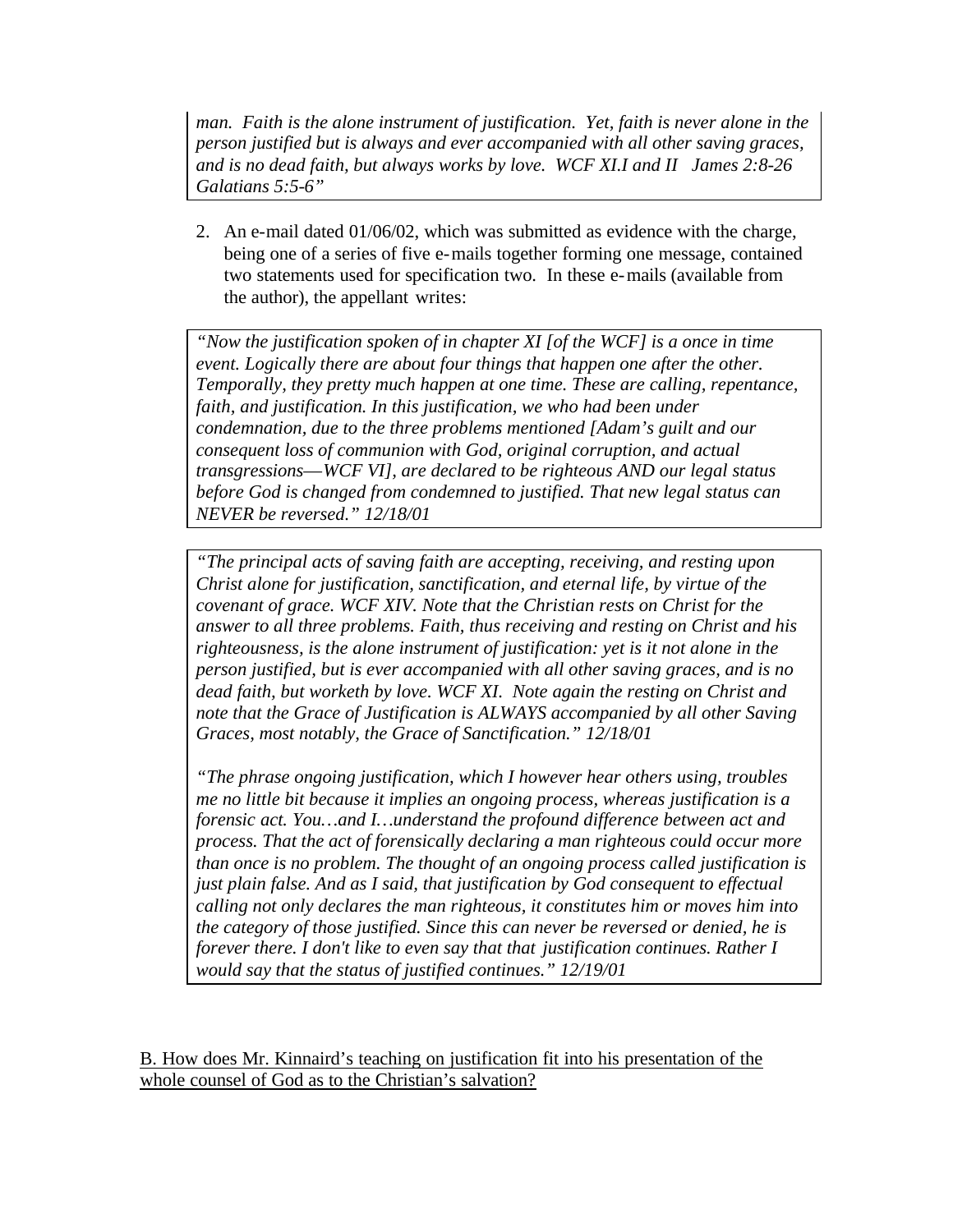## **Elder Kinnaird presents a systematic, well-balanced teaching that addresses, as does the Bible and the Westminster Standards, all of our needs before God**

As mentioned in the e-mail of 12/18/01, see point A.2 above, Scripture and our Creeds tell us that we, as natural man, have three basic problems before God. They are: (1) guilt—of Adam's sin, our original corruption, and our actual trespasses; (2) loss of communion with God—sons of Adam and Satin, we have no legal right to the Kingdom of God nor access to communion with God; (3) total depravity—we are wholly defiled in all parts and faculties of soul and body. There are certain overlaps in these problems, but all boil down to one thing: short of the grace of God to solve all three problems, we will not see God. Now, our Creeds declare, agreeable with Scripture:

## *Of Christ the Mediator*

*"It pleased God, in his eternal purpose, to choose and ordain the Lord Jesus, his only begotten Son, to be the Mediator between God and man, the Prophet, Priest, and King, the Head and Savior of his church, the Heir of all things, and Judge of the world: unto whom he did from all eternity give a people, to be his seed, and to be by him in time redeemed, called, justified, sanctified, and glorified…The Lord Jesus, by his perfect obedience, and sacrifice of himself, which he, through the eternal Spirit, once offered up unto God, hath fully satisfied the justice of his Father; and purchased, not only reconciliation, but an everlasting inheritance in the kingdom of heaven, for all those whom the Father hath given unto him*" (WCF VIII: 1, 5).

In saying this, the Confession is declaring not only *reconciliation and redemption* for God's people, but also *restoration* to the Kingdom and communion with God. The people of God are not only justified, they are also sanctified and glorified.. Elder Kinnaird, with our Standards, believes and teaches all this. The Confession continues  $(X:1)$ :

# *Of Effectual Calling*

*"All those whom God hath predestinated unto life, and those only, he is pleased, in his appointed and accepted time, effectually to call, by his Word and Spirit, out of that state of sin and death, in which they are by nature, to grace and salvation, by Jesus Christ; enlightening their minds spiritually and savingly to understand the things of God, tak ing away their heart of stone, and giving unto them a heart of flesh; renewing their wills, and, by his almighty power, determining them to that which is good, and effectually drawing them to Jesus Christ: yet so, as they come most freely, being made willing by his grace."*

In these words we again hear redemption and restoration, what the appellant teaches. We call particular attention to the words, "taking away their heart of stone, and giving them a heart of flesh; renewing their wills." This is a clear allusion to Ezekiel 36:26-28. Also clearly alluding to the change that occurs to the Christian as he progresses through the third state of man, that of the redeemed but not yet glorified man, as set forth in WCF IX.4, to the final state, the eternal state, described in WCF IX.5.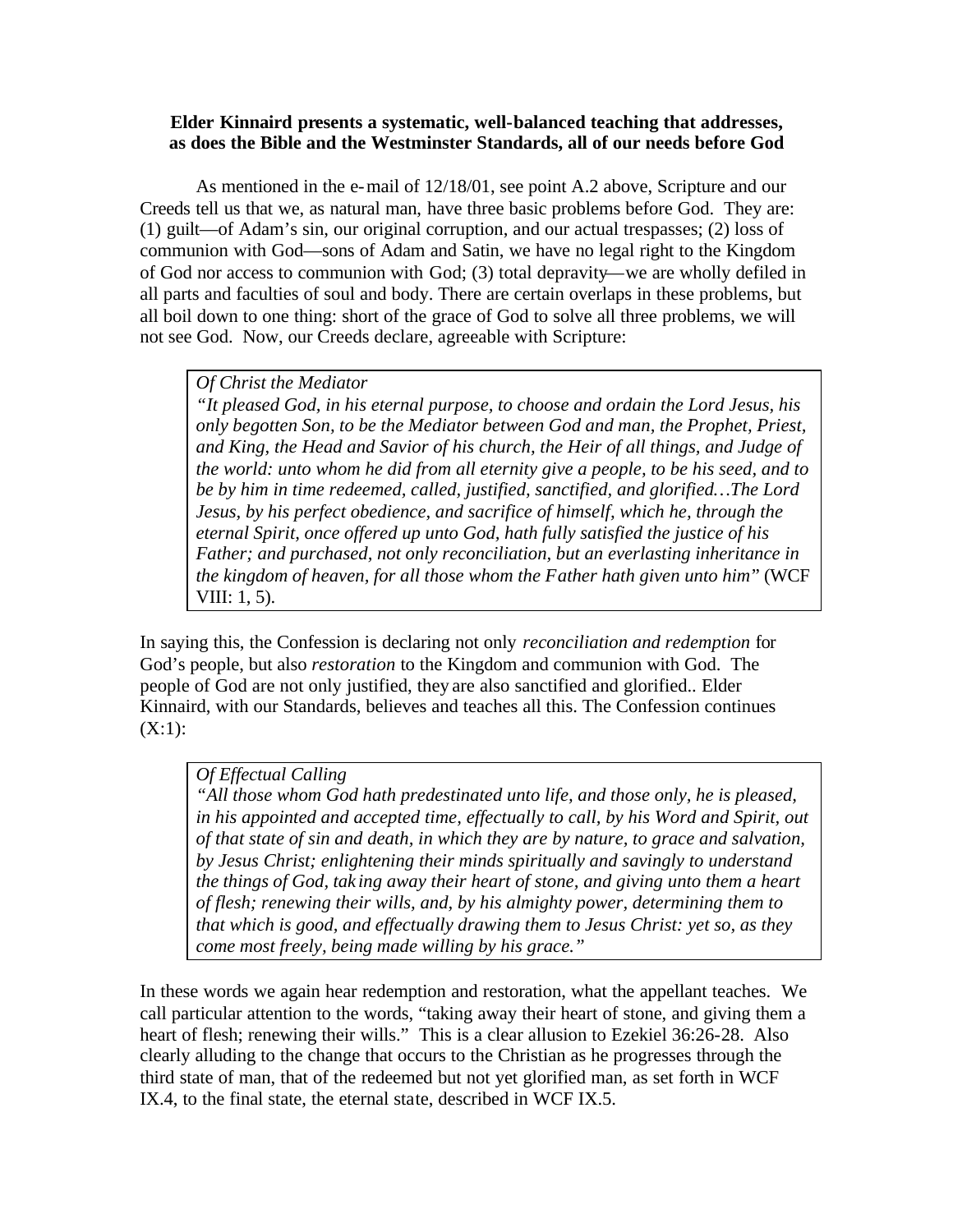God redeems and restores His people with but one instrument, faith—a very specific faith placed in one objective reality alone. As WCF XIV states:

## *Of Saving Faith*

*"The grace of faith, whereby the elect are enabled to believe to the saving of their souls, is the work of the Spirit of Christ in their hearts…By this faith, a Christian believeth to be true whatsoever is revealed in the Word… embracing the promises of God for this life, and [for] that which is to come. But the principal acts of saving faith are accepting, receiving, and resting upon Christ alone for justification, sanctification, and eternal life, by virtue of the covenant of grace."* 

It is to be noted that *all three* of the aforementioned problems are addressed and solved by God, by grace through faith in the Lord Jesus Christ. We observe that this passage, as well, promises both redemption and restoration, justification and sanctification, which the appellant teaches.

There are three chapters in the WCF that specifically address these three problems both redemptively and restoratively. They are in turn titled: *Of Justification, Of Adoption, and Of Sanctification*. Our Confession faithfully echoes Scripture, and the teaching of the appellant faithfully echoes both:

## *Of Justification*

*"Those whom God effectually calleth, he also freely justifieth: not by infusing righteousness into them, but by pardoning their sins, and by accounting and accepting their persons as righteous; not for anything wrought in them, or done by them, but for Christ's sake alone; nor by imputing faith itself, the act of believing, or any other evangelical obedience to them, as their righteousness; but by imputing the obedience and satisfaction of Christ unto them, they receiving and resting on him and his righteousness, by faith; which faith they have not of themselves, it is the gift of God. Faith, thus receiving and resting on Christ and his righteousness, is the alone instrument of justification: yet is it not alone in the person justified, but is ever accompanied with all other saving graces, and is no dead faith, but worketh by love"* (WCF XI:1,2).

The appellant teaches this. Herein he sees principally redemption and the solution to our problem of guilt. But he also sees the promise of all other saving graces and thus, the promise of the restoration of righteousness and the re-establishment of fellowship.

Then:

#### *Of Adoption*

*"All those that are justified, God vouchsafeth, in and for his only Son Jesus Christ, to make partakers of the grace of adoption, by which they are taken into the number, and enjoy the liberties and privileges of the children of God, have his name put upon them, receive the Spirit of adoption, have access to the throne of*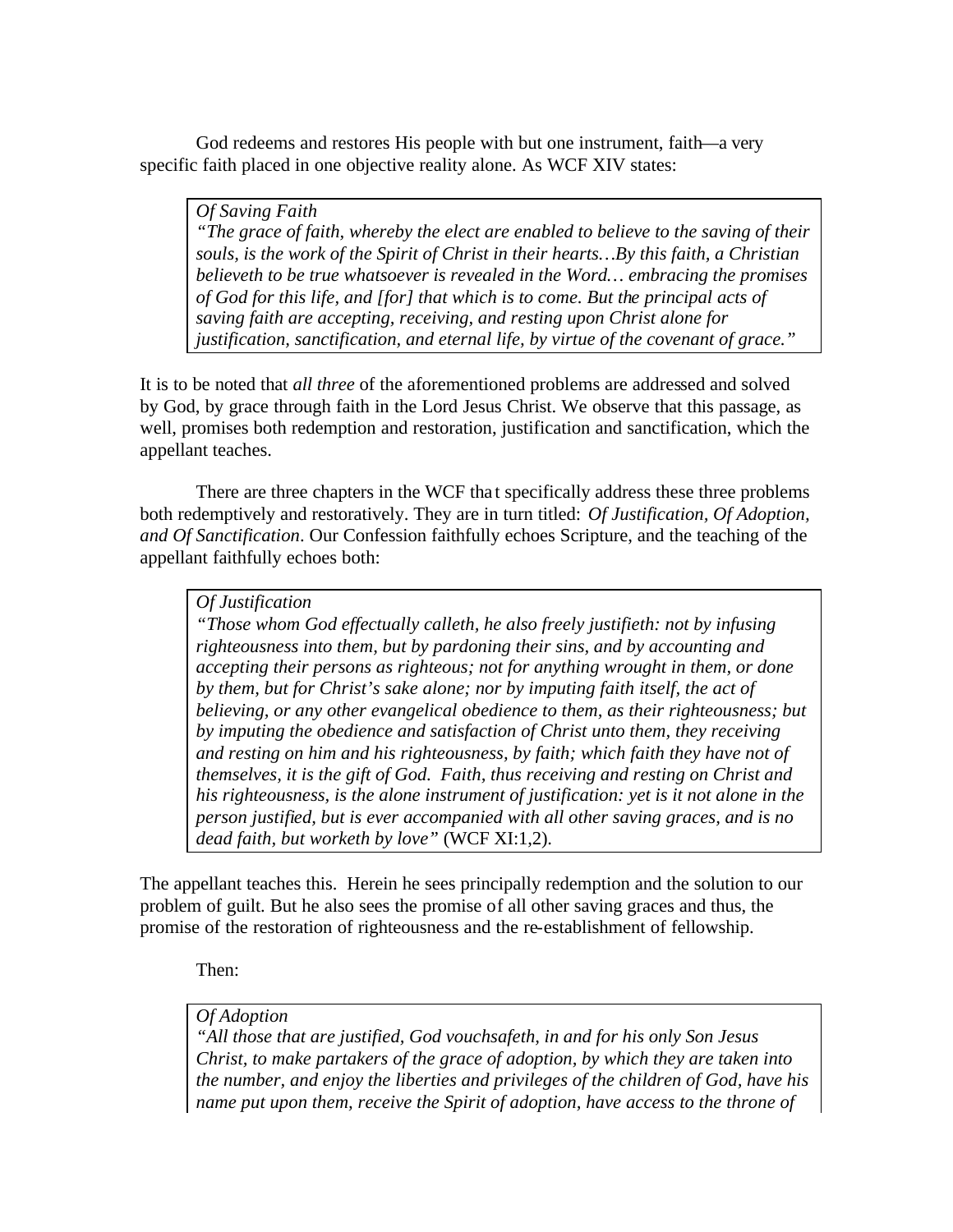*grace with boldness, are enabled to cry, Abba, Father, are pitied, protected, provided for, and chastened by him, as by a father: yet never cast off, but sealed to the day of redemption; and inherit the promises, as heirs of everlasting salvation*" (WCF XII).

The appellant teaches that, in adoption, fellowship and communion and a legal right to the Kingdom of God are restored. He sees here also the promise of restoration to righteousness of soul and body, surely the promise to those who are heirs of salvation.

#### Then:

## *Of Sanctification*

*"They, who are once effectually called, and regenerated, having a new heart, and a new spirit created in them, are further sanctified, really and personally, through the virtue of Christ's death and resurrection, by his Word and Spirit dwelling in them: the dominion of the whole body of sin is destroyed, and the several lusts thereof are more and more weakened and mortified; and they more and more quickened and strengthened in all saving graces, to the practice of true holiness, without which no man shall see the Lord*. *This sanctification is throughout, in the whole man; yet imperfect in this life, there abiding still some remnants of corruption in every part; whence ariseth a continual and irreconcilable war, the flesh lusting against the Spirit, and the Spirit against the flesh. In which war, although the remaining corruption, for a time, may much prevail; yet, through the continual supply of strength from the sanctifying Spirit of Christ, the regenerate part doth overcome; and so, the saints grow in grace, perfecting holiness in the fear of God"* (WCF XIII).

Here we read principally of restoration to righteousness. All will note, and the appellant teaches, that this restoration begins with regeneration and is continued in this life through the process of sanctification, in fulfillment of the promise of Ezekiel 36 (a new heart and a new spirit, the Word and Spirit dwelling in them) and, while it does not grow to perfection in this life, they are more and more quickened and strengthened in this life to the actual practice of true holiness without which no man sha ll see the Lord. In this life the saints enjoy this grace of sanctification, growing in that grace, perfecting holiness in the fear of God.

Our Confession says little or nothing about the final step of restoration, commonly referred to as glorification. But both of our Catechisms (LC Q&A 86 and SC Q&A 37) speak of the Christian being crowned at death with glory whereby our souls are made perfect in holiness. Our bodies must await the resurrection, at which time they will be raised in power and righteousness. Our souls, thus rejoined with our bodies, we shall reign in Heaven, crowned with righteousness, incorruptible, enjoying life in full communion, face to face with God alongside our brother Jesus Christ. The goal of our salvation, namely, that we might "be conformed to the likeness of his Son, that he might be the firstborn among many brothers," has been realized. The appellant teaches these things faithfully.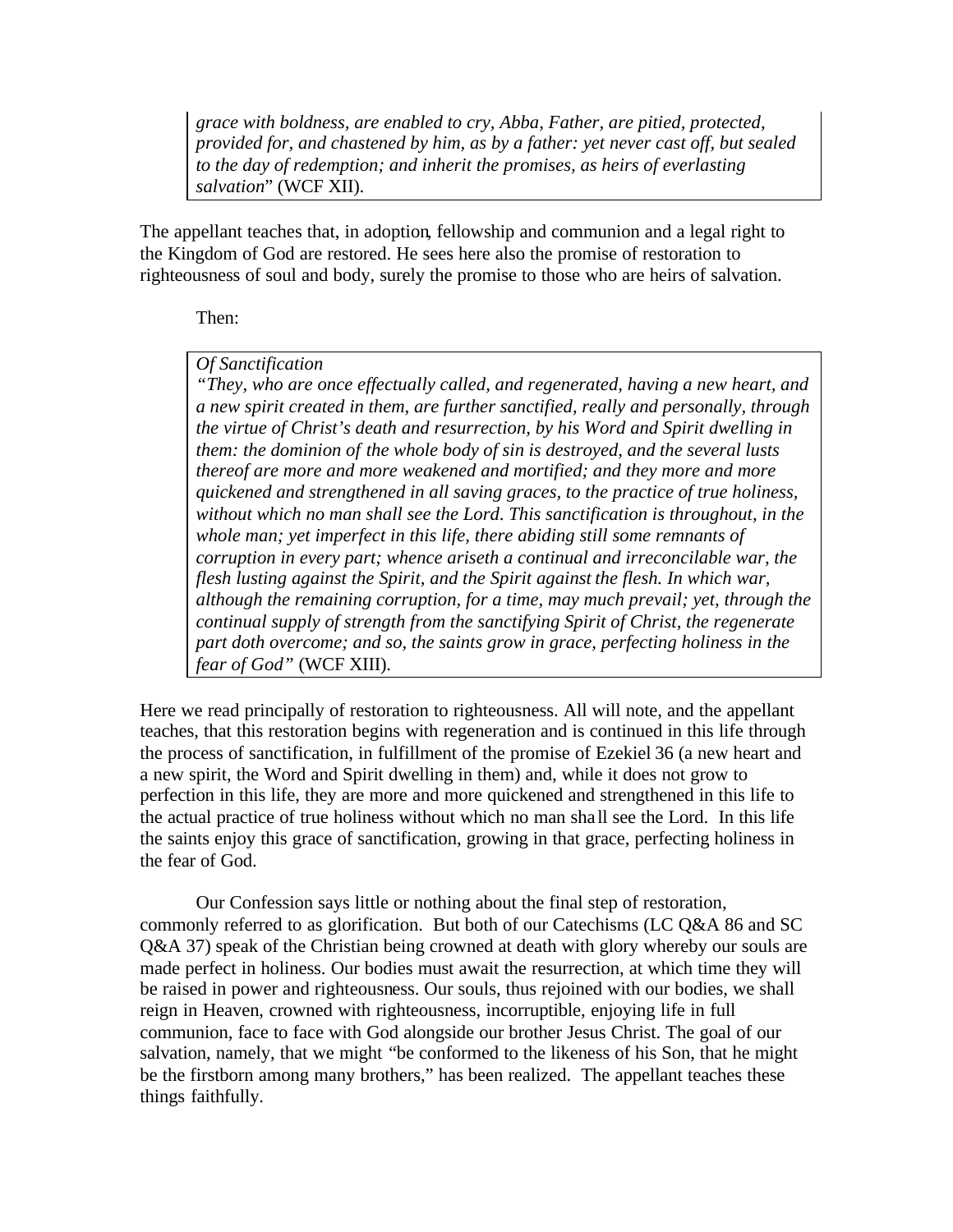Sanctification leads to good works in this life:

#### *Of Good Works*

*"Good works are only such as God hath commanded in his holy Word….These good works, done in obedience to God's commandments, are the fruits and evidences of a true and lively faith: and by them believers…glorify God, whose workmanship they are, created in Christ Jesus thereunto, that, having their fruit unto holiness, they may have the end, eternal life. Their ability to do good works is not at all of themselves, but wholly from the Spirit of Christ. And that they may be enabled thereunto, beside the graces they have already received, there is required an actual influence of the same Holy Spirit, to work in them to will, and to do, of his good pleasure…They who, in their obedience, attain to the greatest height which is possible in this life, are so far from being able to supererogate, and to do more than God requires, as that they fall short of much which in duty they are bound to do. We cannot by our best works merit pardon of sin, or eternal life at the hand of God, by reason of the great disproportion that is between them and the glory to come; and the infinite distance that is between us and God, whom, by them, we can neither profit, nor satisfy for the debt of our former sins, but when we have done all we can, we have done but our duty, and are unprofitable servants: and because, as they are good, they proceed from his Spirit; and as they are wrought by us, they are defiled, and mixed with so much weakness and imperfection, that they cannot endure the severity of God's judgment. Notwithstanding, the persons of believers being accepted through Christ, their good works also are accepted in him; not as though they were in this life wholly unblamable and unreprovable in God's sight; but that he, looking upon them in his Son, is pleased to accept and reward that which is sincere, although accompanied with many weaknesses and imperfections"* (WCF XVI).

This the appellant teaches.

Further:

## *Of the Last Judgement*

*"God hath appointed a day, wherein he will judge the world, in righteousness, by Jesus Christ, to whom all power and judgment is given of the Father. In which day, not only the apostate angels shall be judged, but likewise all persons that have lived upon earth shall appear before the tribunal of Christ, to give an account of their thoughts, words, and deeds; and to receive according to what they have done in the body, whether good or evil. The end of God's appointing this day is for the manifestation of the glory of his mercy, in the eternal salvation of the elect; and of his justice, in the damnation of the reprobate, who are wick ed and disobedient. For then shall the righteous go into everlasting life, and receive that fullness of joy and refreshing, which shall come from the presence of the Lord…"* (WCF XXXIII).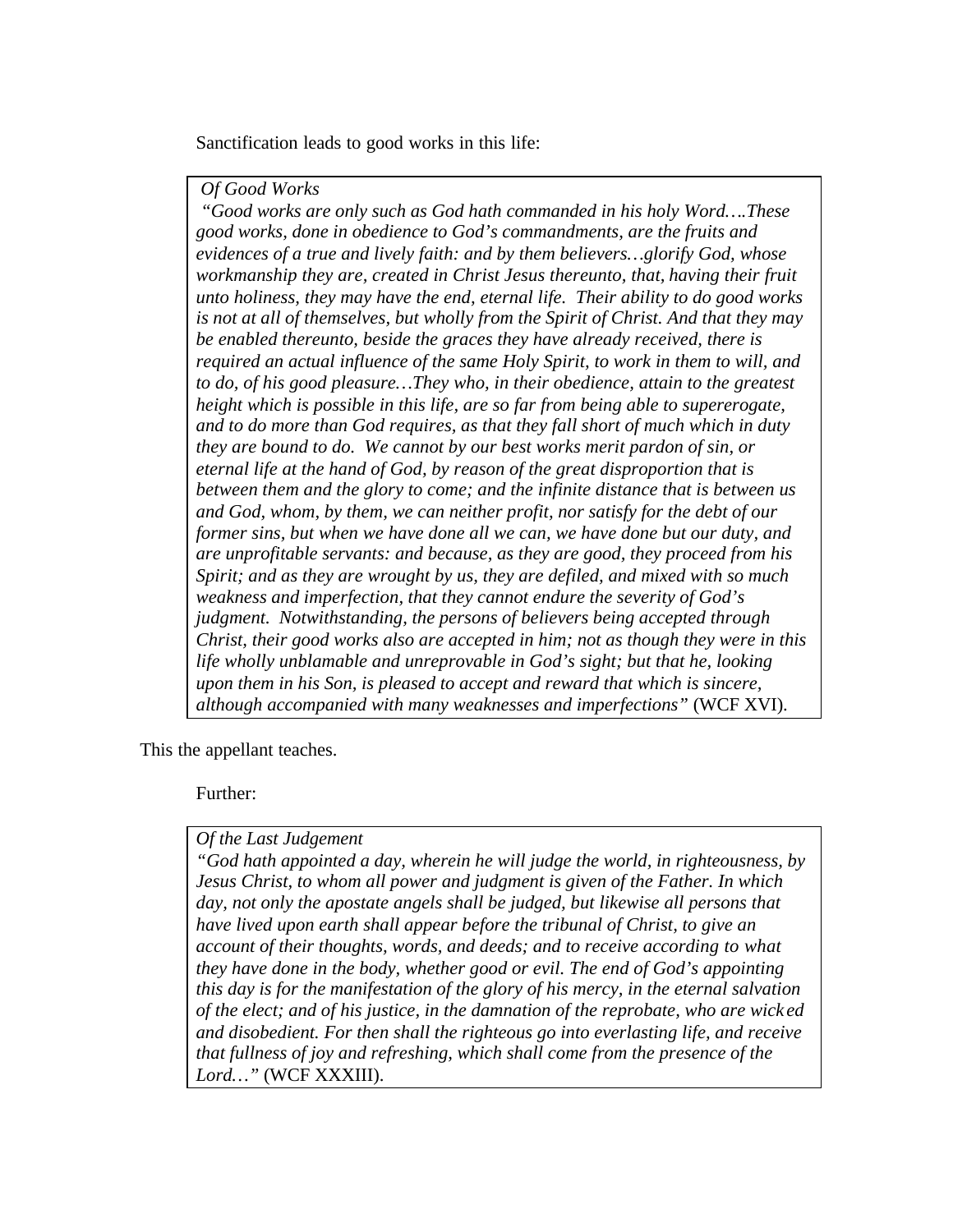#### And:

*"At the day of judgment, the righteous, being caught up to Christ in the clouds, shall be set on his right hand, and there openly acknowledged and acquitted, shall join with him in the judging of reprobate angels and men, and shall be received into heaven, where they shall be fully and forever freed from all sin and misery; filled with inconceivable joys, made perfectly holy and happy both in body and soul, in the company of innumerable saints and holy angels, but especially in the immediate vision and fruition of God the Father, of our Lord Jesus Christ, and of the Holy Spirit, to all eternity. And this is the perfect and full communion which the members of the invisible church shall enjoy with Christ in glory, at the resurrection and day of judgment"* (LC Q&A 90).

The appellant, Elder John O. Kinnaird, teaches these things and makes no apology for it.

Why then is he on trial for heresy? Because those who brought the charge, together with those who helped in both the preparation and prosecution of the cha rge, appear to believe otherwise. For example, one writes, in a paper presented to the trial judicatory on day two of the trial, that there will be no Christians present at the last judgement. He writes, "Paul defines the two categories of people who will be present at the last judgement: those 'who sin apart from the law' and those 'who sin under the law.'" The Scripture tells us that both of these groups are to be condemned on that Day (Romans 2:12). But, contrary to Mr. Kinnaird's accuser, the Scripture also declares that there will be present on That Day, also, Christians who will be declared righteous (Romans 2:7, 10, 13, 14, and 15). Our Confessions and Catechisms teach in agreement with Romans 2:1-16, as does Elder Kinnaird. Another writer, in a letter dated 6/22/02 written to the session and forwarded to the Presbytery on July 8, under cover of a letter dated July 2, denies the efficacy of sanctification and declares that we remain sinners by nature (albeit justified sinners) throughout eternity future. He writes' "The dominion of sin is not destroyed in sanctification….once a sinner always a sinner…simultaneously just and sinner throughout all eternity future." Our Confession says, "They…are further sanctified…the dominion of the whole body of sin is destroyed…"(WCF XIII.1). Many places in our Confession and Catechisms declare that in the eternal state we shall possess a real and personal holiness and righteousness throughout our being, body and soul. We will no longer be sinners by nature. See WCF VIII.1, IX.5, X.1, XIII.1 and XXXII.1 and 3. Likewise, the Larger Catechism in Q&A Nos. 75, 77, 86, 87, and 90.) Still another teaches, in a sermon on 5/7/00, that the promises of Ezekiel 36 are only for a future golden millenium. And, finally, in a sermon on 4/11/99, we were told that the crown of righteousness, life and incorruptibility, is not for all Christians, but is rather a special reward to be earned (!) by only a certain few Christians. Thus, the appellant's teaching, which is but the teaching of our Standards, is naturally offensive to such.

Why did the Session find Elder Kinnaird guilty? This is a question difficult to answer. Perhaps the  $6<sup>th</sup>$  listed of the attachments to the Appeal to the Presbytery, being a letter filing procedural objections with the Trial Judicatory, together with Papers Nos. 2